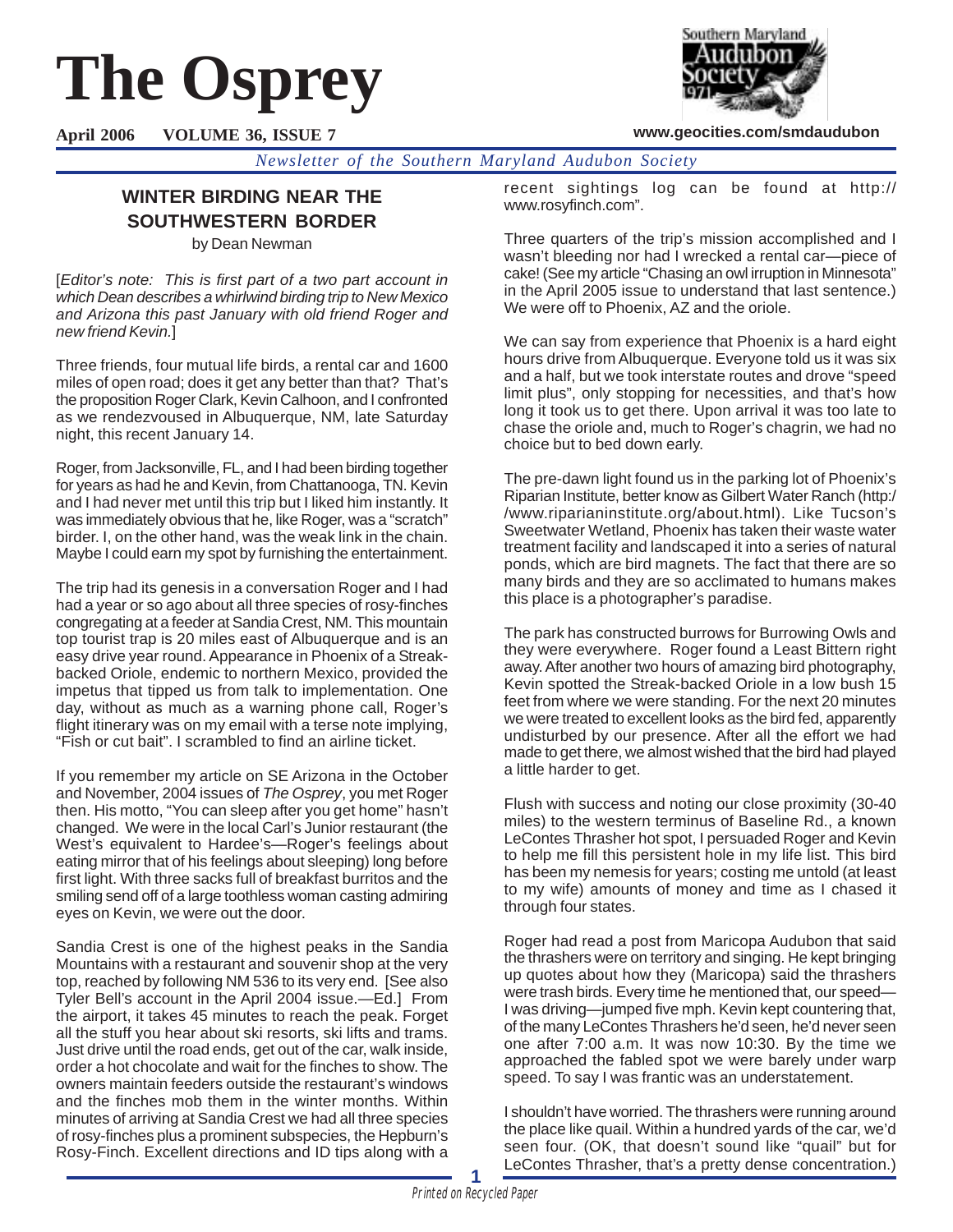They'd stop in the open spots between creosote bushes, showing their deeply curved bill, then, lifting their tail, show off their bright rufous crissals (nice word for under-tail coverts). I felt ridiculous, in the midst of such a plethora, explaining to the two of them how hard I'd tried to find this bird. (To be continued)

## **MARYLAND/DISTRICT OF COLUMBIA BREEDING BIRD ATLAS PROJECT NEEDS VOLUNTEERS**

by George M. Jett

The Maryland Ornithological Society (MOS), in cooperation with the Maryland Department of Natural Resources (DNR), and other conservation groups like the Southern Maryland Audubon Society (SMAS), is in the last year of the fiveyear breeding bird atlas field season. The study began in 2002 and runs through the 2006 bird breeding season. The project using volunteer help maps in detail the distribution of all birds that breed in Maryland and DC .

The SMAS region comprises Calvert, Charles, southern Prince George's, and St. Mary's counties. Each county has volunteer coordinators (see below). Although much valuable information was collected during the first four years, there is still a great need for assistance during the final year. The project needs data on all species, but especially on nocturnal (active during the night) birds like Whip-poorwills, owls, bitterns, and rails.

Data are collected by volunteers in one of 1200 blocks which overlay the map of Maryland and DC. A block is an area of several miles square. The volunteer goes into the block and collects data for possible, probable, and confirmed breeders. Most birds in our region breed from March through September. Many blocks in the SMAS region have had good coverage, but others have had no coverage. Most blocks currently contain some documented species. Your house is within one of the blocks, and you could collect data at home, at a friend's, or further afield. Much more information is needed, and this means more volunteers like you. Bird around your house or around your region. Either way you will be helping the birds.

Breeding bird atlas data collection is really neat, and is my favorite kind of birding. You are studying the life cycle of the bird, and may be contributing to future survival of the species. The data may tell us how healthy the particular bird species is, and can be useful to planners in preserving habitat.

If you want to volunteer, have volunteered in the past, or are just interested, please contact your county atlas coordinator(s). They are:

| <b>Calvert:</b> | Arlene Ripley (301-855-2828) arleneripley@comcast.net                                           |  |
|-----------------|-------------------------------------------------------------------------------------------------|--|
| Charles:        | George Jett (301-843-3524) gmjett@comcast.net<br>George Wilmot (301-375-8552) gwilmot@radix.net |  |

**Prince George's:** Fred Fallon (301-249-1518) fwfallon@earthlink.net

| St. Mary's: | Patty Craig (301-872-5670) eyrie@direcway.com |
|-------------|-----------------------------------------------|
|             | Kyle Rambo (301-757-0005) kyle.rambo@navy.mil |

You can find more information on the Breeding Bird Atlas project at www.mdbirds.org. Many thanks to those who have volunteered, but we can use everyone's help in this last year of data collection to improve accuracy of our atlas database.

### **MESSAGE FROM THE PRESIDENT**

Spring is here, and so is a great opportunity to take advantage of SMAS outdoor activities! Thanks to the many talented birders and field trip leaders in our group, there are many chances in April and May for you to get out and enjoy the birds (and even plants). Field trips are a great way to learn about new places or enjoy revisiting familiar ones while enjoying the company of folks who share your interest in nature. It is also an opportunity to improve your field identification skills, both sight and sound. There is no better way to learn these skills than to be out in the field with knowledgeable folks that can help point out what to look for and what to listen for to identify birds. Interesting aspects of animal behavior often come to light as well, especially as it gets closer to the breeding season. Picture bald eagles grappling in mid-air, a wood duck female escorting her brood of downy young, a belted kingfisher plummeting into the water to catch a small fish, or a brilliantly-colored scarlet tanager singing its heart out from a high branch. You never know what interesting things you might see- maybe even a bird species that you have never seen before. And on some trips, someone even brings treats! Birders of all levels are welcome on all trips. Feel free to bring along a friend or a young person who might enjoy this kind of outing.

Other field activities that you can take advantage of include participating in county-wide May counts, helping with trail maintenance at the SMAS sanctuary property in Nanjemoy, working on the Potomac River clean-up or other outdoor conservation activities, and assisting with the Breeding Bird Atlas, which is in its last year (see preceding article).

Many people join SMAS because of their love of nature. Take the time for something that you love- go on field trips, collect information on birds, or help with a service project. Get out there and enjoy the great outdoors of Southern Maryland with SMAS!

Gwen Brewer, glbrewer@comcast.net, 301-843-3524

## **REPORTS FROM THE FIELD**

#### **A white Black Vulture in Calvert County by Andy Brown**

The sighting of an albino Black Vulture at the Calvert County Landfill in the fall by Tom Harten was exciting news, but, it had been frequenting the Gateway restaurant on Broomes Island Rd for the previous several months. Apparently local deer hunters dispose of their carcasses in the restaurant's dumpster which attracts as many as 70 vultures at a time in the morning hours. This bird could often be seen perched on the roof of the restaurant. The establishment owner was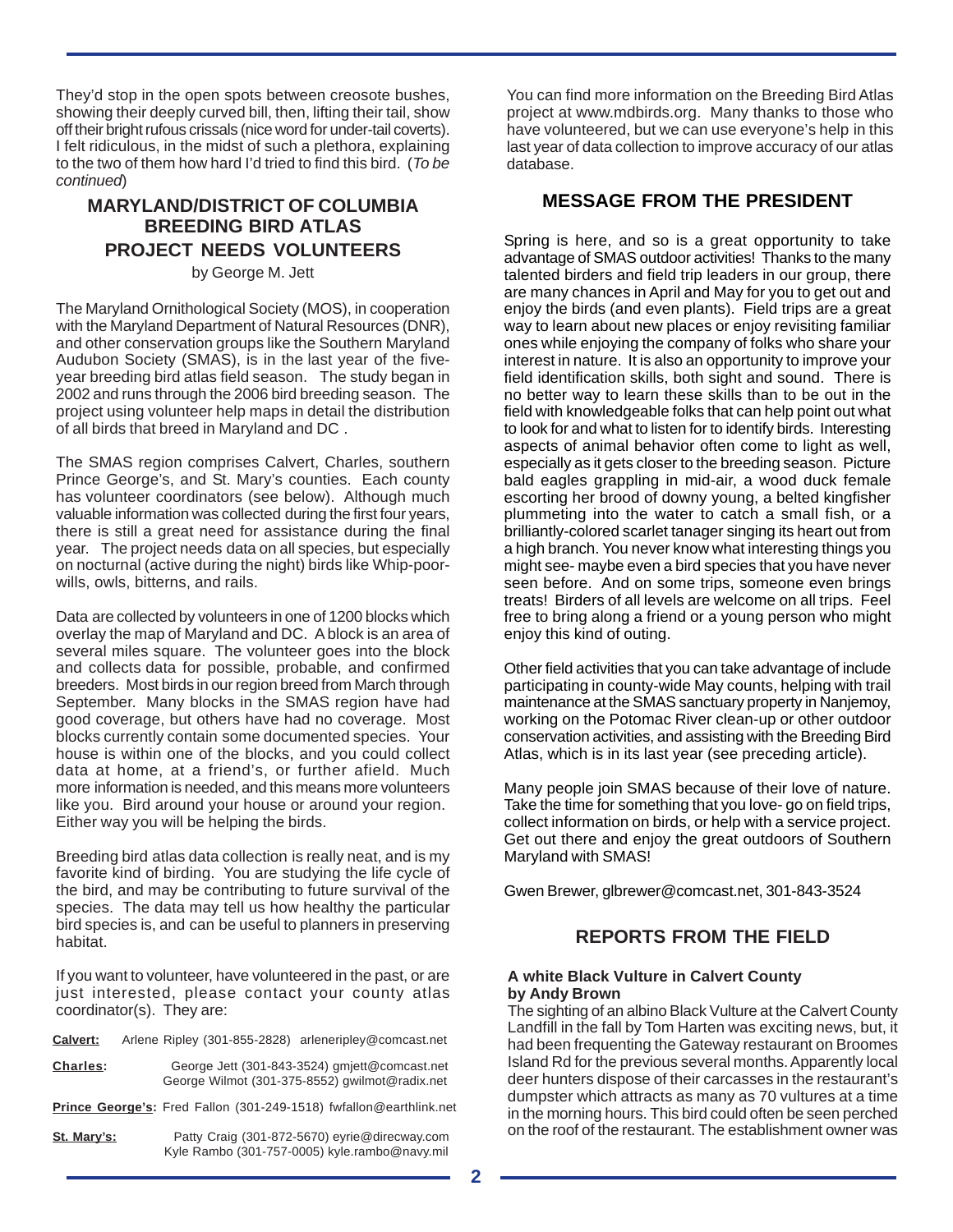quite taken by the bird to the point that he left food out for the mob. A conversation with one of the county maintenance workers revealed that this bird had been around for at least two years.

#### **Indian Creek NRMA, Charles County, Sunday, Oct. 2 by Julie Daniel**

Five birders came along for the field trip to the Indian Creek NRMA. It was a beautiful fall morning to be outside enjoying nature. It was nice to see a large number of goldfinches feeding on a field of dried up sunflowers. We also saw all three of the mimics in the area, Northern Mockingbird, Gray Catbird, and Brown Thrasher. We saw a couple of interesting birds that we weren't sure about, possibly a female or immature tanager and an immature Blue Grosbeak. Also, one birder saw a Palm Warbler near the parking lot but he wasn't with the group at that point, so no one else got a look at it. We saw both Black and Turkey Vultures but only one raptor, a Red-Shouldered Hawk. Two types of gulls were flying over the soybean fields, Ringbilled and Laughing. The lack of rain probably accounted for not seeing any shorebirds, but we did see one Great Blue Heron fly by. Three sparrows sighted were Field Sparrow, Eastern Towhee, and a Song Sparrow. The only woodpecker was a Downy. The trip ended with a count of 24 species. Thanks to those birders who joined me for the walk, as I said it was a wonderful way to spend a lovely morning.

# **VOLUNTEERS NEEDED TO HELP MANAGE BLM'S PROPERTY AT DOUGLAS POINT**

by George Wilmot

At the Nanjemoy Vision meeting on March 4 at the Nanjemoy Community Center, officials of the federal Bureau of Land Management (BLM) and state Department of Natural Resources (DNR) presented the Land Unit Implementation Plan prepared by these agencies for their properties in the Douglas Point area. The BLM property (548 acres) is on the west side of Rt. 224 along the Potomac River. DNR properties in this plan include Purse State Park (149 acres), 715 acres in the Douglas Point area east and west of Rt. 4, and the Wilson Farm property at Mallows Bay (509 acres). The goal of the plan is to maintain these properties in their present natural state, but to provide better public access by improving existing foot trails and providing more parking space along Rt. 224.

Jeff McCuster of BLM said that BLM is seeking volunteers to help with the development and maintenance of the trails on the Douglas Point property. Anyone interested in volunteering for BLM, or wanting more information, can telephone Jeff at 703-339-3463 or write to him at Bureau of Land Management, Lower Potomac Field Station, 10406 Gunston Road, Lorton, VA 22079.

#### **Aquasco Farm and Milltown Landing, Prince George's County, October 22, by Fred Shaffer.**

A small group of birders from Patuxent MOS, PG Audubon, and Southern MD Audubon Society birded several locations along the Patuxent River. We stopped at Mount Calvert, Merkle, and Milltown Landing. Highlights from each stop included:

Mt. Calvert—Bald Eagle (3rd year), Northern Harrier (female), Accipiter sp. (large), Wilson's Snipe, Ruby-crowned Kinglet, Palm Warbler, Yellow-rumped Warblers, Swamp Sparrow, White-crowned Sparrows, Wood Ducks, Blue-winged Teal, Great Egret, and many Forster's Terns.

Merkle—31 Green-winged Teal, more Wilson's Snipe, Greater Yellowlegs, and an American Kestrel

Milltown Landing—Eastern Towhee, Song Sparrow, Whitethroated Sparrow, White-crowned Sparrow, Slate-colored Junco, Savannah Sparrow, and Field Sparrow. Also several Eastern Bluebirds and an adult Bald Eagle. We also saw a very dark sparrow, with a gray face, and a bright, buffy submoustachial stripe, but did not see it well enough to be sure, but decided it was probably Lincoln's Sparrow. We saw good numbers of White-crowned Sparrows at both Mount Calvert and Milltown Landing, and got good looks at both adults and immatures.

#### **Hard Bargain Farm Field Trip, November 5, by Chris Ordiway**

The trip to Hard Bargain Farm had 10-12 folks show up (I forgot to count) including George Wilmot and several other

Continued on Page 4

# **WELCOME, NEW MEMBERS!**

Joseph Bow, California Wilmeta Chance, La Plata Jenifer Holt, California Margaret Jenkins, Mechnicsville Aniachi Belu John, Prince Frederick Veronica Johnson, Great Mills Rita Leggett, Temple Hills Mr-Ms Emerson Markham, Temple Hills Christiaan Meerman, Dunkirk Aubrey Mumford, Lusby Ruth Peterson, Lusby Elizabeth Purple, Holllywood Paul Reid, Prince Frederick Diane Reyno, Owings Donald Roe, Ft Washington Michael P. Smith, Dunkirk Mr-Ms W.L. Sorrells, Callaway John Spinicchia, Ridge Donna Syring, California Elena Whipple, Lusby Gerald Wiggen, Mechanicsville Joshua Wilbanks, St Leonard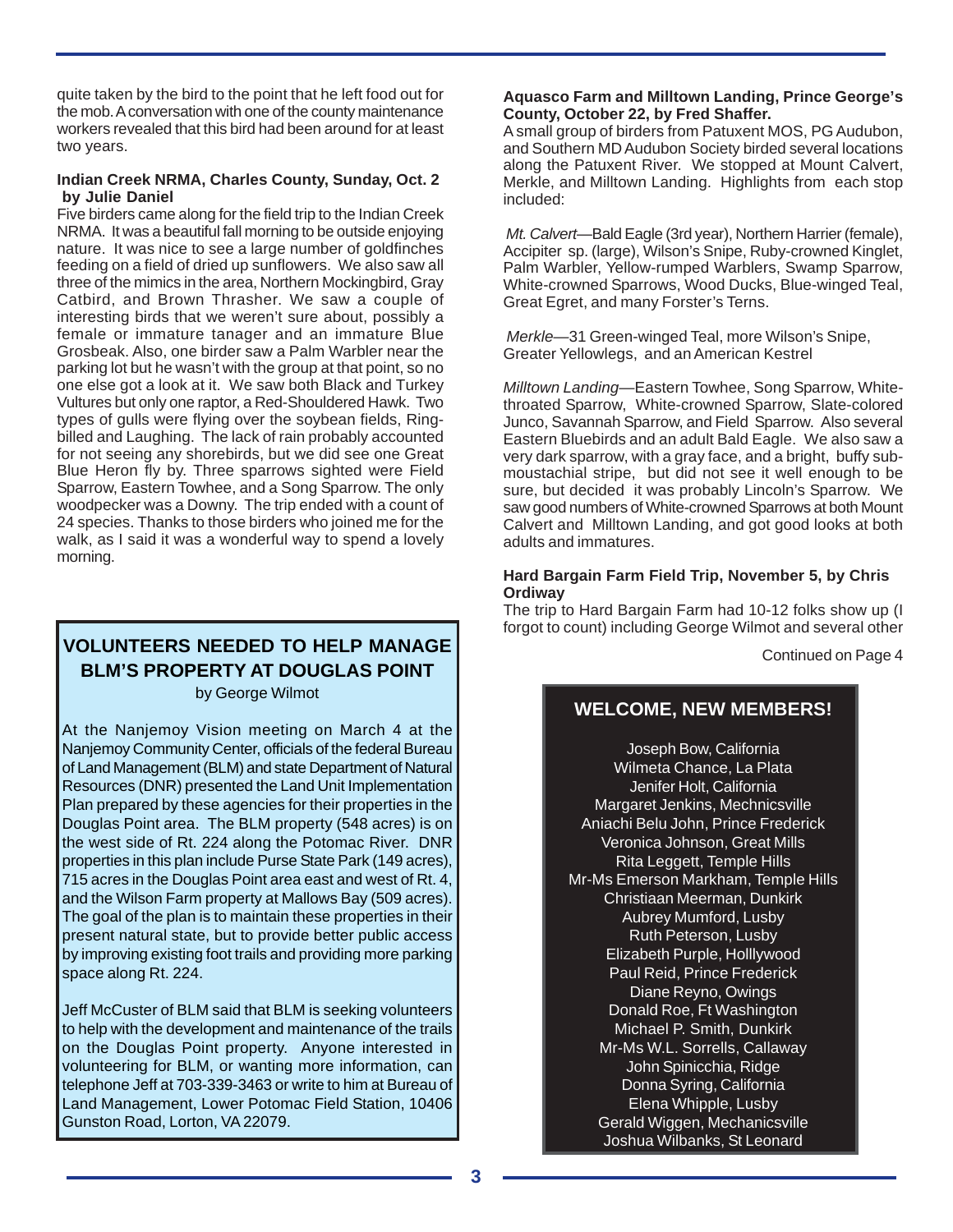regulars. We had a beautiful sunny day with temperatures increasing from about 55 up to 75 degrees at lunchtime. We birded Hard Bargain Farm, the hay fields, the boardwalk of Piscataway Park and back up through the swamp along Accokeek Creek. Best finds of the day would have to be a Hermit Thrush calling quietly from the lower branches of a tree, a Great Crested Flycatcher that stumped us all for a few minutes (it's late for him) and then some of the waterfowl on the River. Some of them were recent arrivals who hadn't been on the river the weekend before. Besides the Hermit Thrush and Great Crested Flycatcher, notable finds included Pileated, Red-bellied, Hairy, and Downy Woodpeckers, Northern Flicker, Mallard, Gadwall, American Wigeon, Northern Shoveler, Ruddy Duck, Greater Scaup, Lesser Scaup, Ring-necked Duck, and American Coot. We had a total of 42 species for the trip, I usually only have 30-35 on the same walk so I think we did rather well.

**Calvert County Chase Trip, January 21, by Tyler Bell** For the third week of January, the temperature when we met in Prince Frederick was relatively balmy. Over the course of the day, the temp climbed to 65 degrees! The tradeoff for being comfortable was that it was extremely windy.

The ten of us watched a voracious group of Cedar Waxwings feeding on crabapples and holly berries in the parking lot. Then we piled into 4 cars and headed for North Beach. There we scoped out most of the expected waterfowl from the pier behind the Rod and Reel restaurant. The surprise here was that all of the swans were Tundra Swans. A stop at North Beach yielded more ducks including a flock of about 20 Black Scoters and a couple of Surf Scoters. We did not find a White-winged Scoter all day.

We stopped at the bridge on Rt. 231 to look for ducks. There were some mutant mallards there but the large flocks that are usually easy to spot were nowhere. The wind surely had something to do with that!

Heading south, we stopped on Lloyd Bowen Rd. where the usual canvasbacks were absent. We did manage to find several Brown-headed Nuthatches twittering in some loblolly pines near the end of the road. We never got a visual on them as the trees were swaying too much. This is the same location where I had found one several years ago while counting waterfowl.

Finally we found some ducks in the large pond on the west side of Jefferson Patterson Park. There were about 20 Ringnecked Ducks, mostly males. Everyone got excellent looks at these handsome birds.

We got a bit of rain while driving to Turner Rd. to look for geese. Last year, Dean Newman and I had gone down there and talked to a landowner who was feeding the geese. There were thousands. This year there were none. But we did manage to get decent looks at some Horned Larks that were feeding in the plowed stubble.

Continued on page 5

# **FOSTER PARENTS NEEDED**

**The gift of an osprey adoption becomes part of a special fund for the support of osprey research and raptor conservation projects in Southern Maryland. The foster parent receives:**

- 1) A certificate of adoption of an osprey fledgling banded with a numbered U.S. Fish and Wildlife Service leg band. The certificate gives the location and date the osprey was banded.
- 2) Information on osprey ecology and migration patterns, a 5"x7" photo of a fledgling and information that Steve receives on the whereabouts or fate of the bird.
	- Interested? Here's how to become an Osprey parent. Send \$10.00, with the form, for each fledgling to be adopted to:

## **Southern Maryland Audubon Society ATTN: Adoption Program P.O. Box 181 Bryans Road, Maryland 20616**

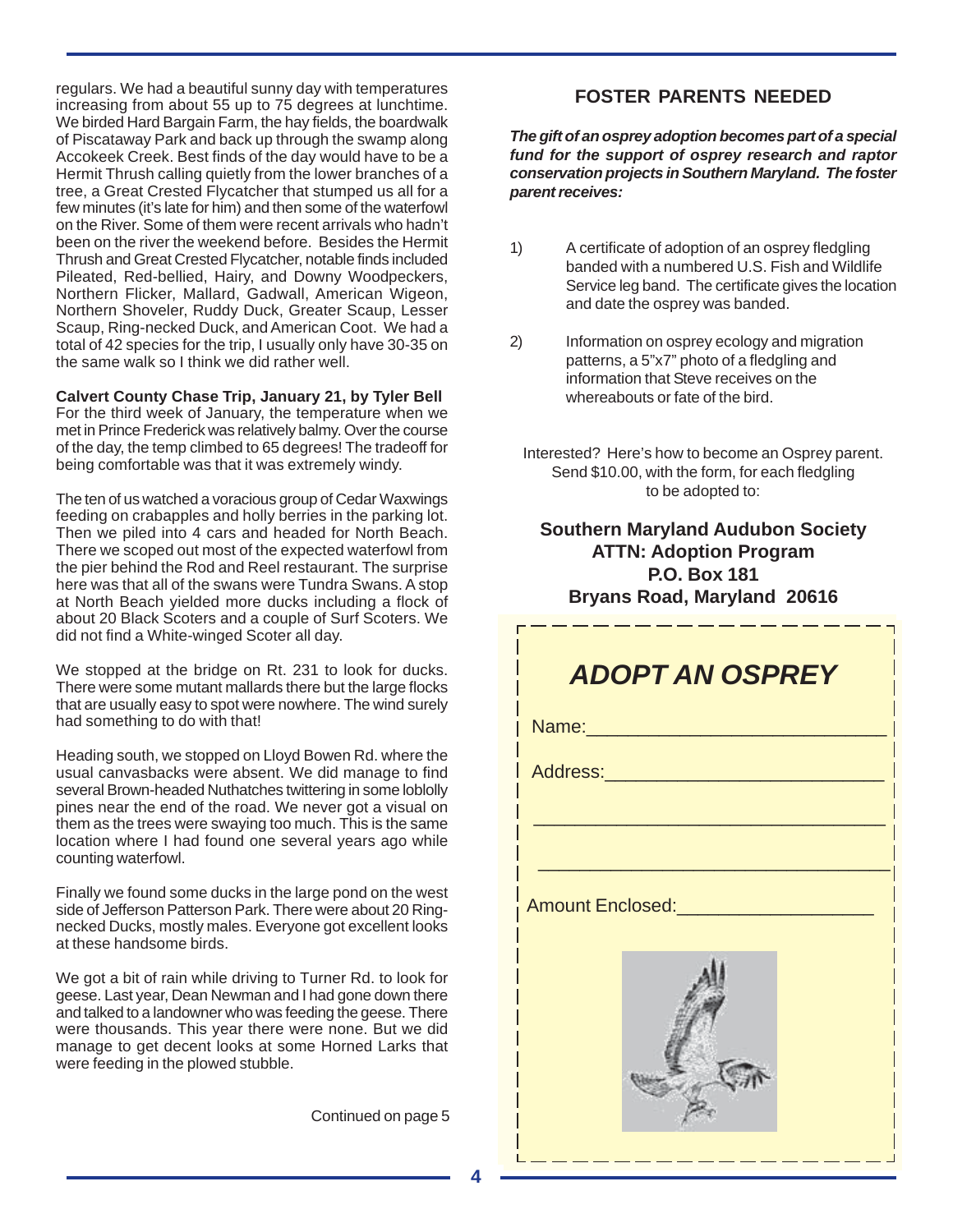Our final stop was in Solomons by Our Lady Star of the Sea church. We didn't add anything new but got amazingly close to a Long-tailed Duck (formerly Oldsquaw) that was swimming near the little bridge. The wind was blowing his tail plumes up over his head!

In spite of the wind, we managed to tally 58 species. Not bad for a 2/3 day field trip where we spent no time in woodlands where we could have easily picked up many more species. Still, a very comfortable January day!



Events continued from page 6

**April 29**—Saturday—8:00 a.m. **Field Trip** Douglas Point, Charles County. **Residents and Migrants.** Leader: Gwen Brewer (301-843-3524, glbrewer@comcast.net). Half-day trip. Looking for early

warblers, woodpeckers, waterfowl, and sparrows. Excellent way to meet the returning neotropical migrants and get some early practice on identifying bird songs. Meet in strip mall parking lot in La Plata opposite the Methodist Church on the corner of Rte. 6 and Rte. 301. No facilities and no fee.

## **BOOK REVIEWS**

Identify Yourself: the 50 most common birding identification challenges, by Bill Thompson, illustrated by Julie Zickefoose, Houghton Mifflin Company, Boston and New York (2005). \$19.95.

If you're a beginning or intermediate birder, I recommend Bill Thompson's book to help you pick out distinguishing field marks on the 50 most common bird ID challenges. A reviewer in Birding Magazine recently panned it, but I suspect some birding snobs would look down their noses at Roger Tory Peterson if he were to come back and write a new book. They may feel obligated to find some fly in every ointment. Unlike that reviewer, however, I found the book very informative and readable. The language isn't ornithological. It is not going to take on the real hard stuff, but then it's not written for those with life lists over 500, either. If you're under 400 species I can't think of a better book to add to your library.

You can probably find a lower price than listed by searching on the internet. I routinely save 50 to 70% off cover price including shipping.—Dean Newman California, MD

#### ○○○○○○○○○○○○○○○○○○○○○○○○○○○○○○○○○○○○○○○○○○○○○ ○○○○○○○○○○○○○○○○○○○○○○○ **NEW OR RENEWAL MEMBERSHIP APPLICATION**

- ! Please enroll me as a member of the Audubon Family and the Southern Maryland Audubon Society. I will receive the chapter newsletter, *The Osprey*, and all my dues will support environmental efforts in Southern Maryland.
- ! Please enroll me as a member of the National Audubon Society at the Introductory Offer.My membership will also include membership in the Southern Maryland Audubon Society. I will receive National's *Audubon* magazine, the chapter newsletter, *The Osprey*, and support National and local environmental causes. A fraction of my dues will be returned to the local chapter.
- ! Please **renew** my membership in the National Audubon Society and the local chapter, the Southern Maryland Audubon Society. A fraction of my dues will be returned to the local chapter.

|                                                                                                             |                                                           | $\mathsf{Zip}\_$ |  |
|-------------------------------------------------------------------------------------------------------------|-----------------------------------------------------------|------------------|--|
| <b>Chapter-Only Dues</b> (new/renewal)<br>Make check payable to<br><b>Southern Maryland Audubon Society</b> |                                                           |                  |  |
|                                                                                                             | $\Box$ Individual/Family __1yr \$20 __2yr \$38 __3yr \$56 |                  |  |
|                                                                                                             |                                                           |                  |  |

**Q** Optional Donation \$

**Mail to: Southern Maryland Audubon Society Attn: Membership P.O.Box 181 Bryans Road, MD 20616**

### **National Dues, Make check payable to National Audubon Society**

| ⊔. | Introductory Offer - 1 year  | \$20 |
|----|------------------------------|------|
| ⊔. | Introductory Offer $-2$ year | \$30 |
|    | $\Box$ Senior/Student        | \$15 |
| ப  | <b>Renewal Rate</b>          | \$35 |